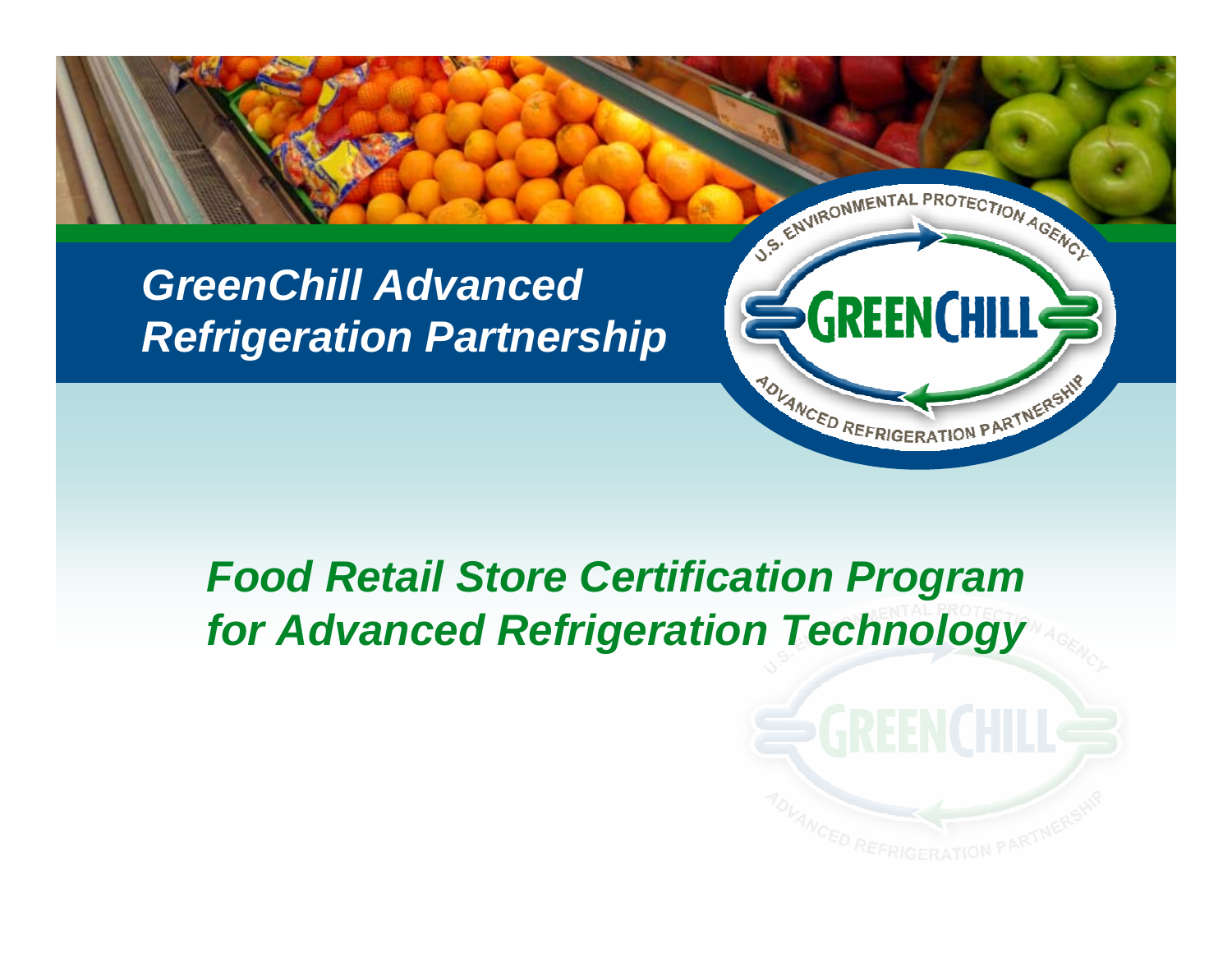# **Agenda**

- ▶ Why we have a certification program
- ▶ Why stores should want to achieve certification
- **Program overview**
- ▶ Brief explanation of criteria
- ► Explanation of the process
- ▶ What you get
- ▶ Experience thus far
- ▶ Some guidance
- ▶ Special Thanks
- ▶ Contact info

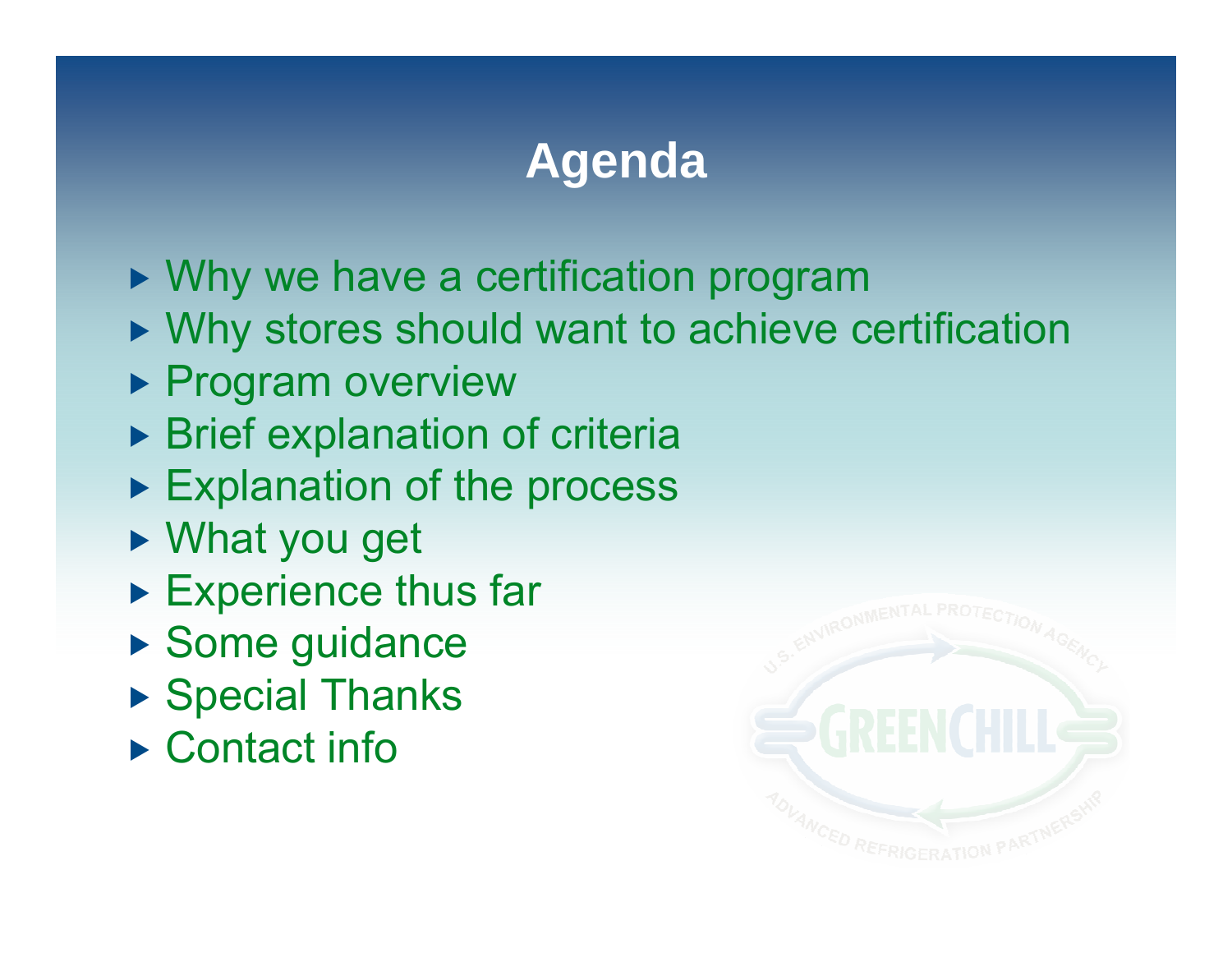## **GreenChill's Certification Program Why us?**

- ▶ Environment is an important issue for consumers
- ▶ Consumer need for information
- ▶Refrigeration is a large part of supermarket environmental footprint
- ▶Need a way to recognize excellence
- It didn't exist yet
- ▶ We tried to get others to do it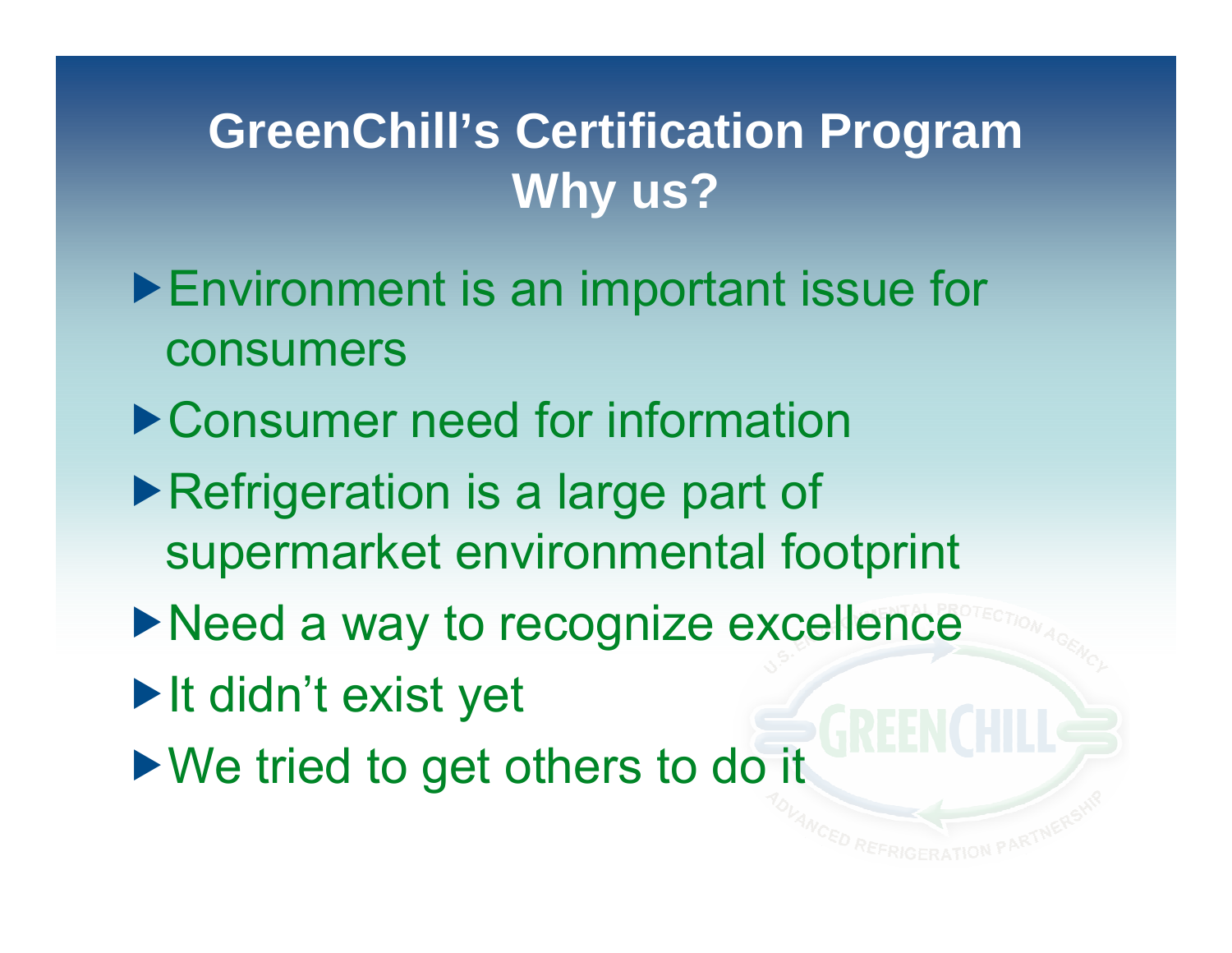#### **GreenChill's Certification Program Why you? Recognition.**

- ▶ Important for stores to communicate with customers about the environment If you don't tell them, they don't know!
- ▶ THE big issue: global warming Supermarket refrigeration/global warming very technical issues, difficult to communicate

▶ GreenChill's certification program does the communicating for you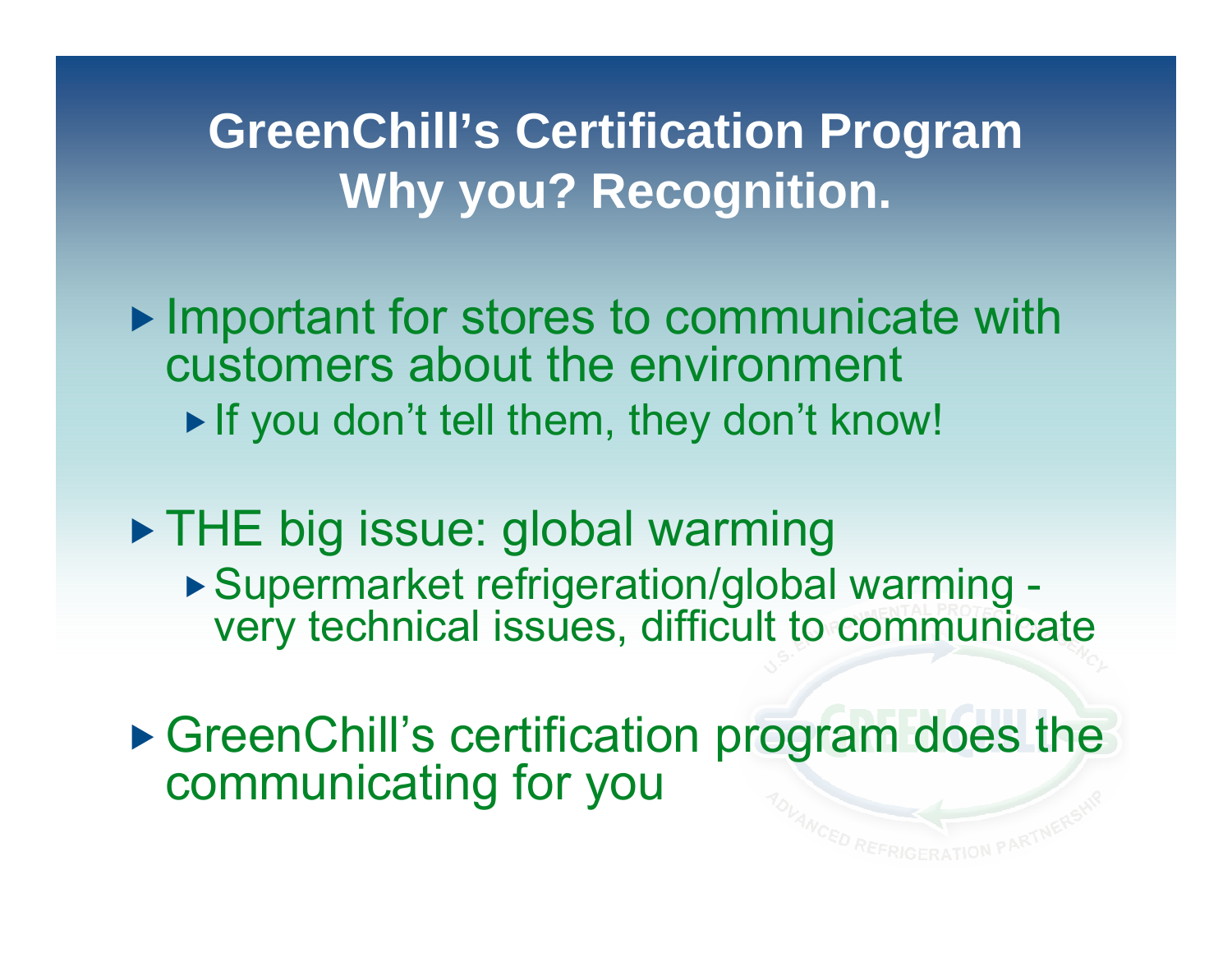#### **GreenChill's Certification Program Overview**

- ► EPA recognition for green refrigeration
- ▶ Two award levels: gold & silver
- ▶ Objective criteria for store achievement
	- ▶ Refrigerant charge
	- Refrigerant leak rate
	- ▶ Type of refrigerants used
- ▶ Process is easy, fast and free
- ▶ See http://www.epa.gov/greenchill/certcenter.html for details and guidance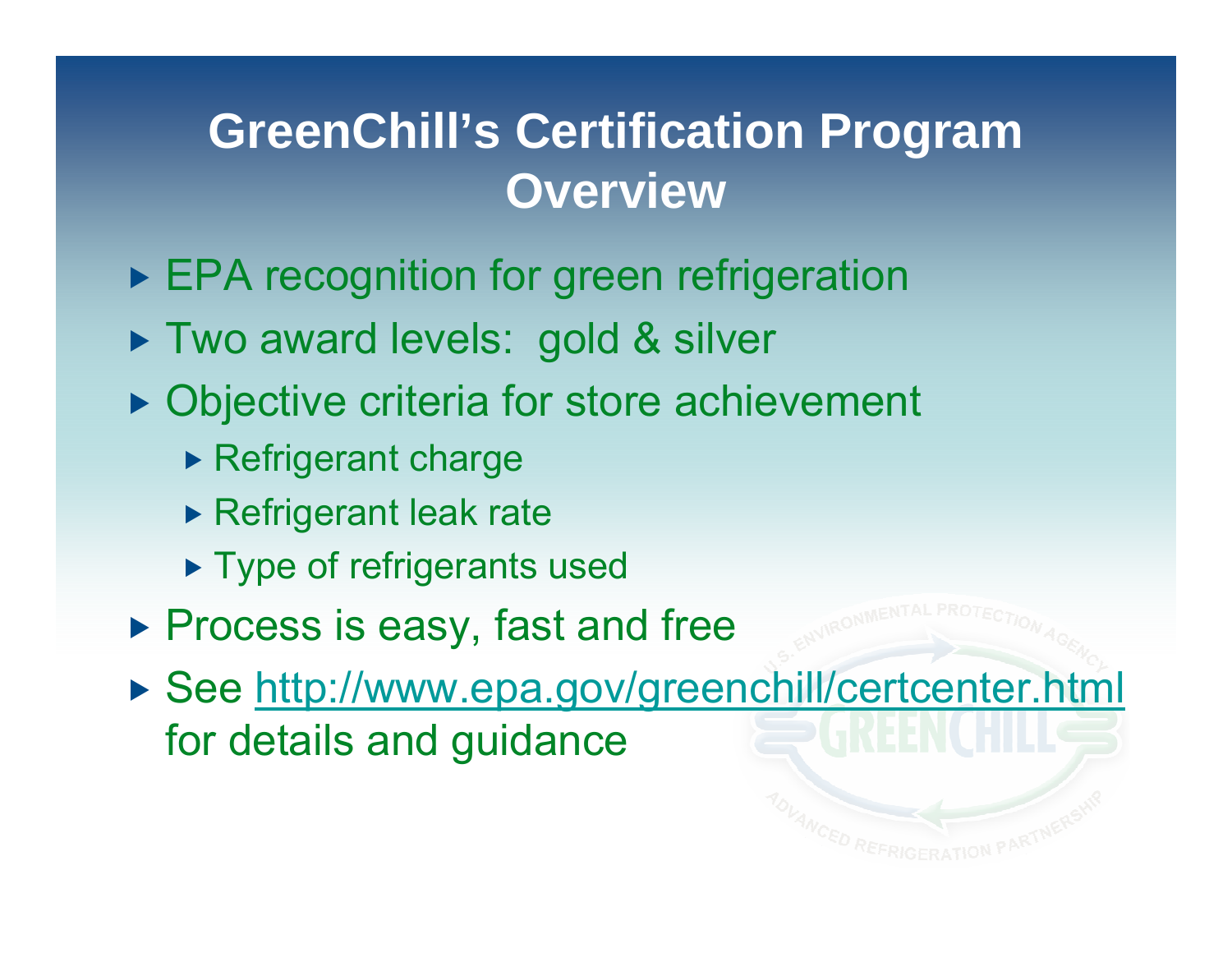#### **GreenChill's Certification Program Overview**

May be re-earned annually ▶ "Continued excellence" awards ▶ May lose certification - reapply in 1 yr. ▶GreenChill may verify the information on your application by  $\blacktriangleright$  inspecting the store ▶ requesting third party certification

▶ and/or requesting copies of store records related to the certification criteria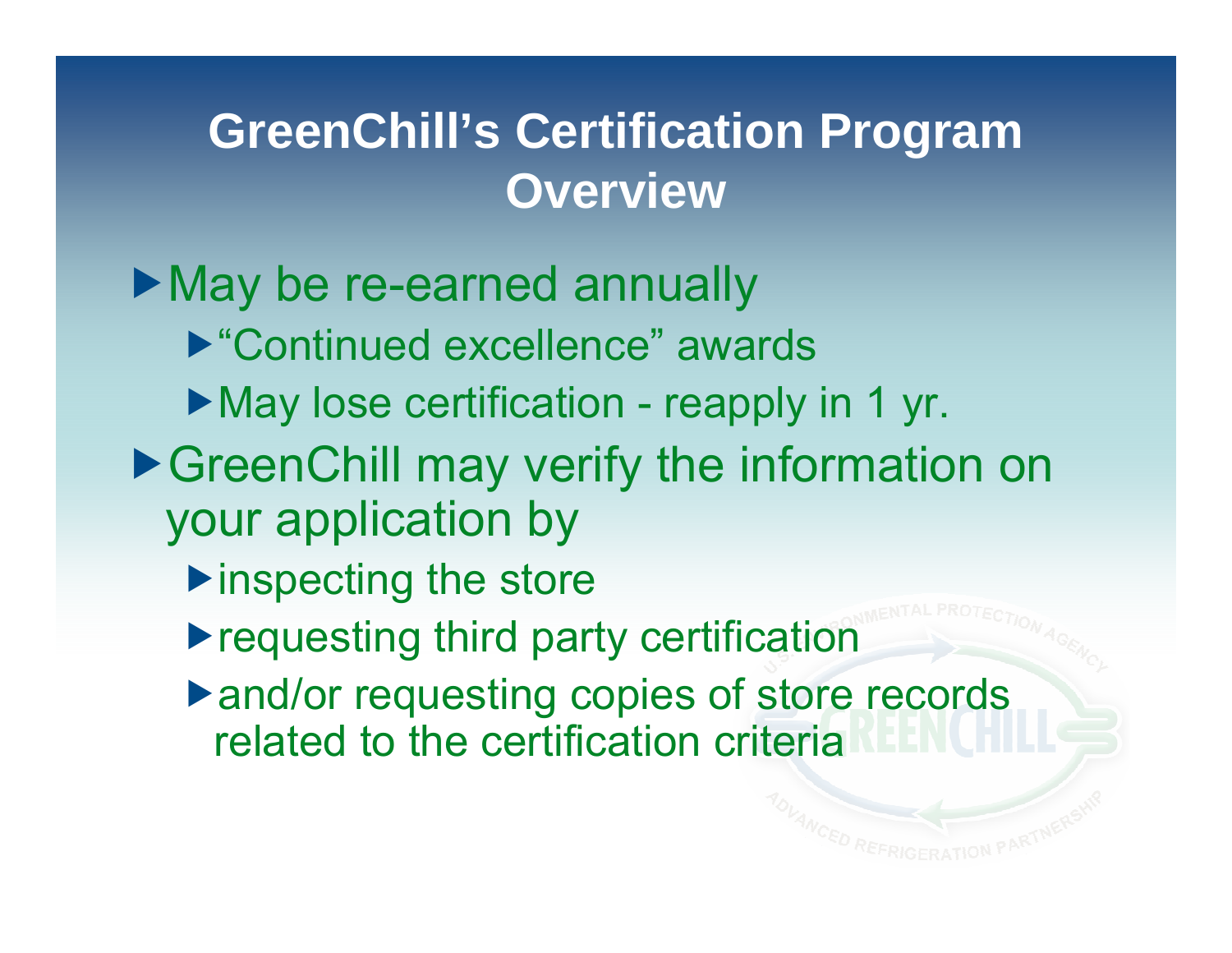#### **GreenChill's Certification Program Overview**

▶ Do NOT have to be a GreenChill Partner ▶ Only for U.S. stores ▶ Only for supermarket-type stores ▶ Still a lot of "firsts" ▶ Taking suggestions for a good name

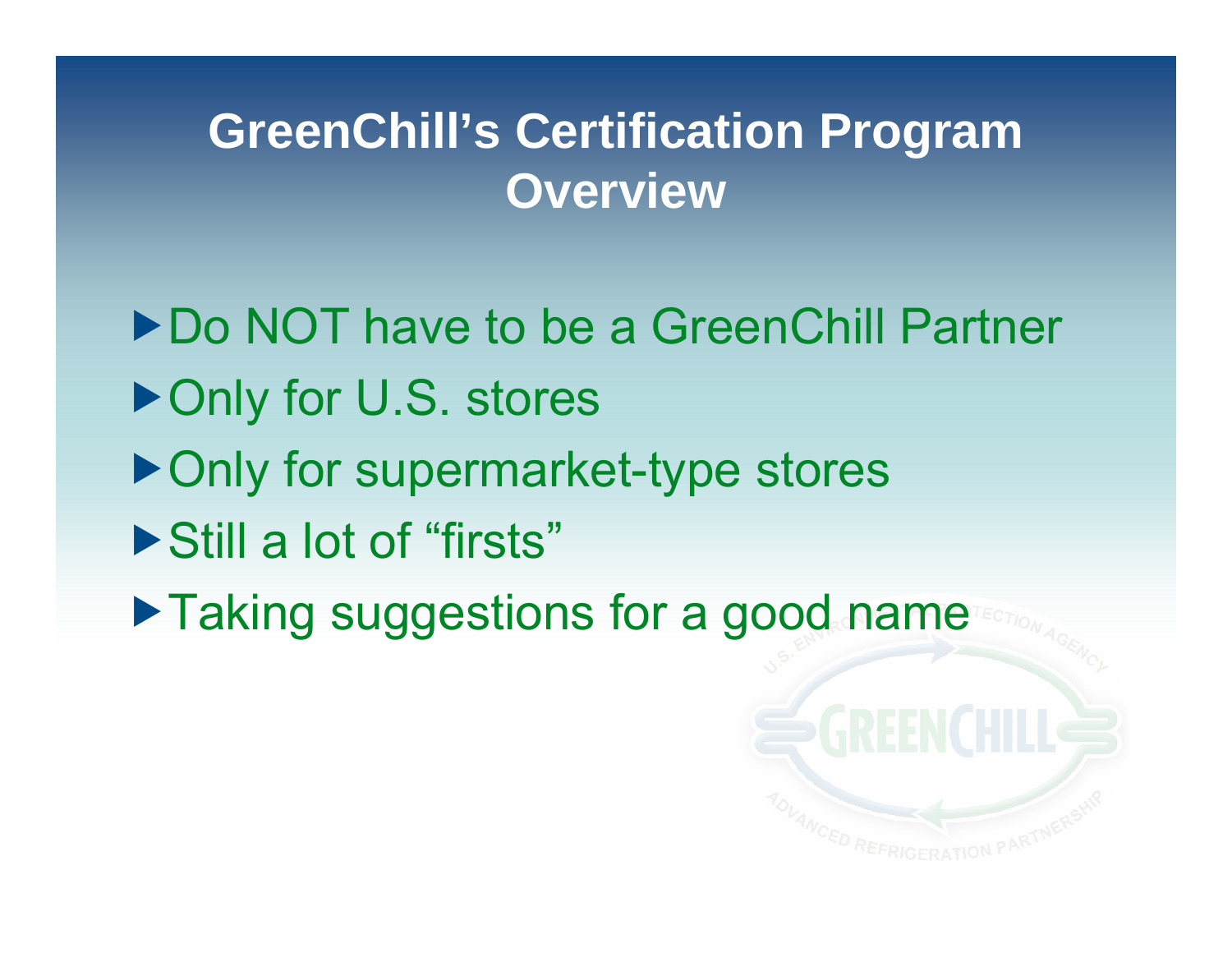#### **GreenChill's Certification Program Criteria for Gold**

- ▶ All refrigerants in the store must have zero ozone-depleting potential. No R-22.
- ▶ Refrigerants must be on EPA's SNAP list
- Reduced refrigerant charge
	- ▶ Max 1.25 lbs. of refrigerant per 1000 BTU/hr. total evaporator cooling load
- **Low leak rate** 
	- ≤ 15%

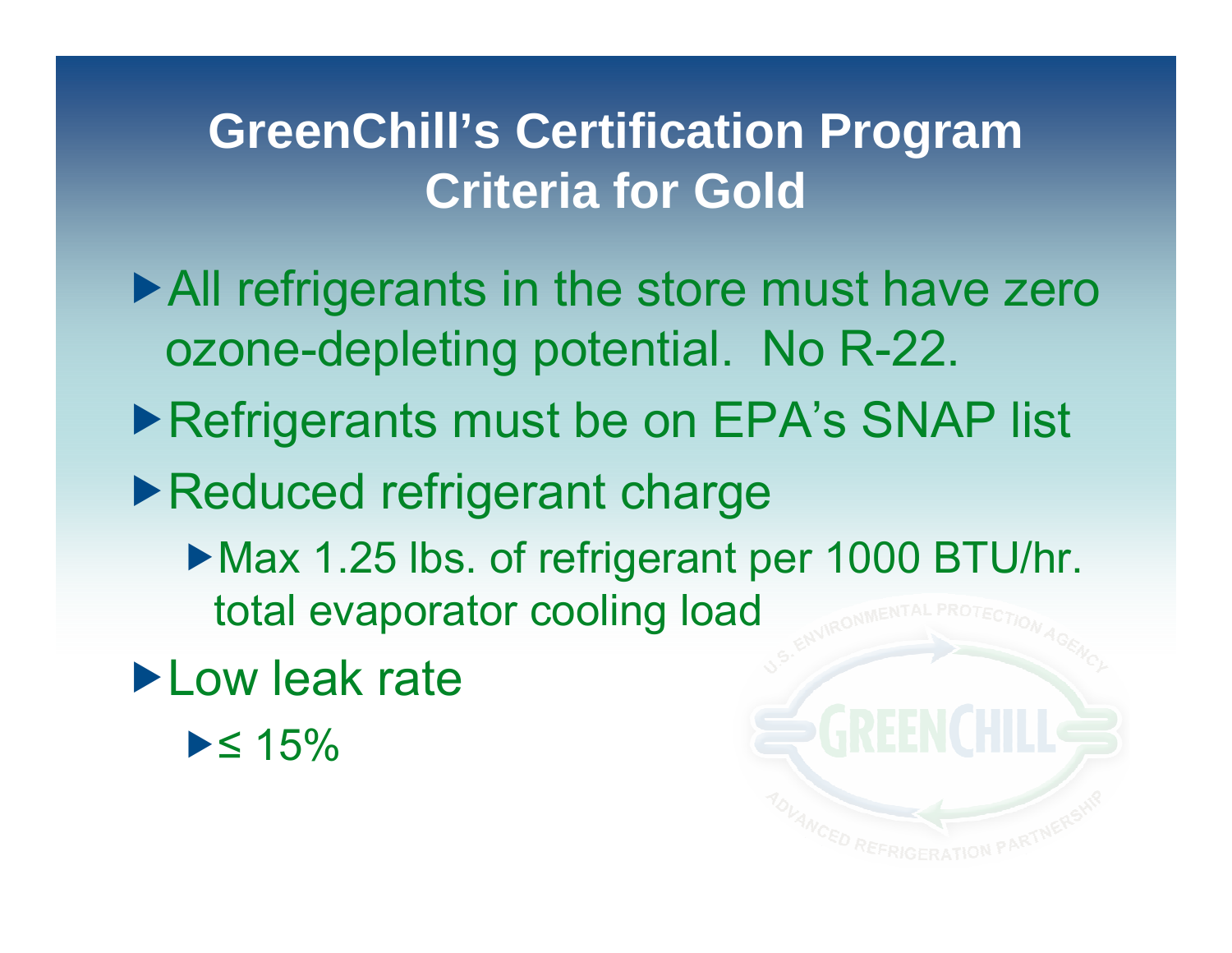## **GreenChill's Certification Program Criteria for Silver**

- ▶ All refrigerants in the store must have zero ozone-depleting potential. No R-22.
- ▶ Refrigerants must be on EPA's SNAP list
- ▶Reduced refrigerant charge
	- ▶ Max 1.75 lbs. of refrigerant per 1000 BTU/hr. total evaporator cooling load
- **Low leak rate** 
	- ≤ 15%

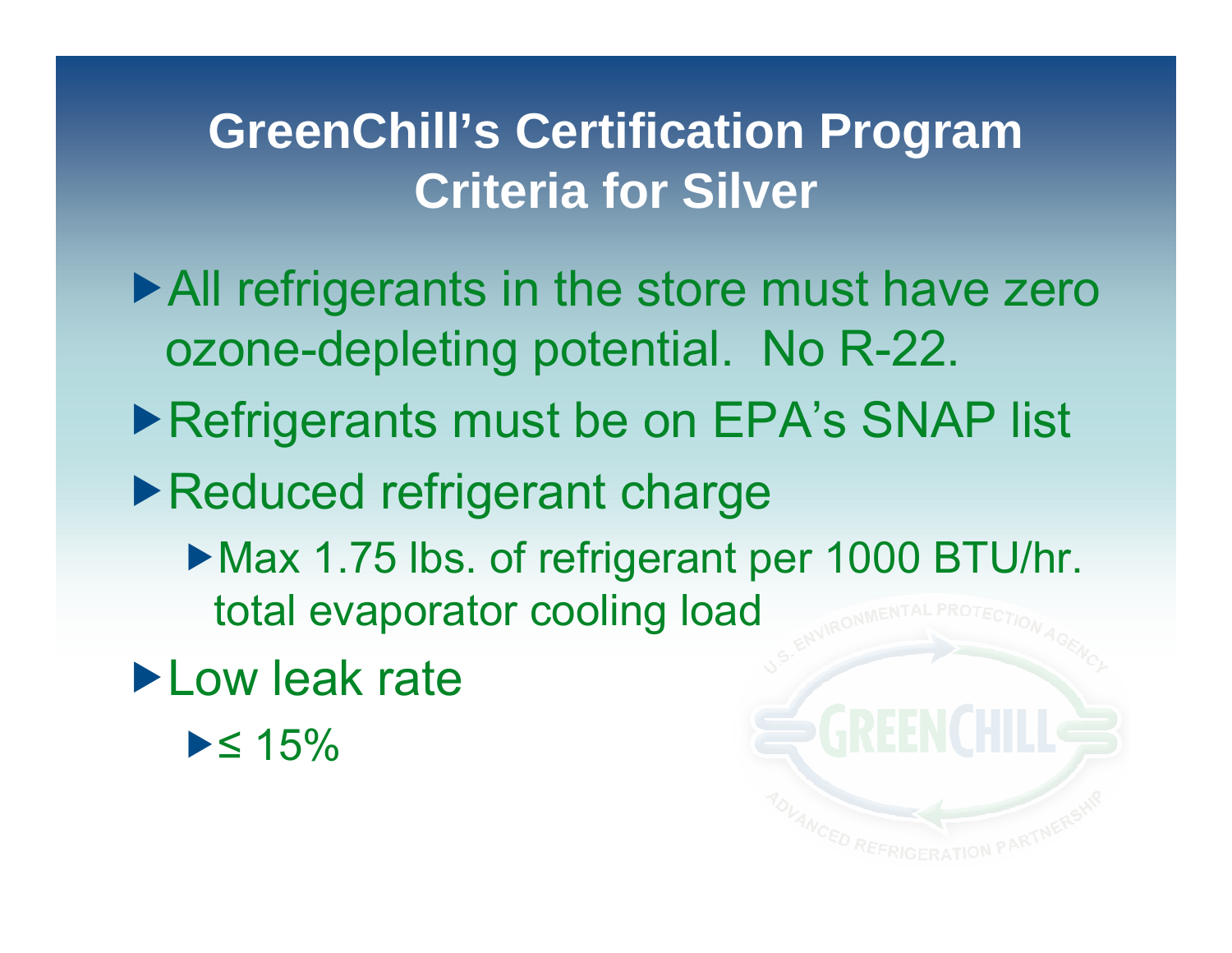## **GreenChill's Certification Program Application Process**

- ▶ Application forms are on GreenChill's website
	- ▶Newly constructed stores
	- ▶ Fully operational stores
- ▶ Easy: 1 page front and back
- **Fast: often same day**
- **Free: No application fee, no EPA cost,** applicant pays for the plaque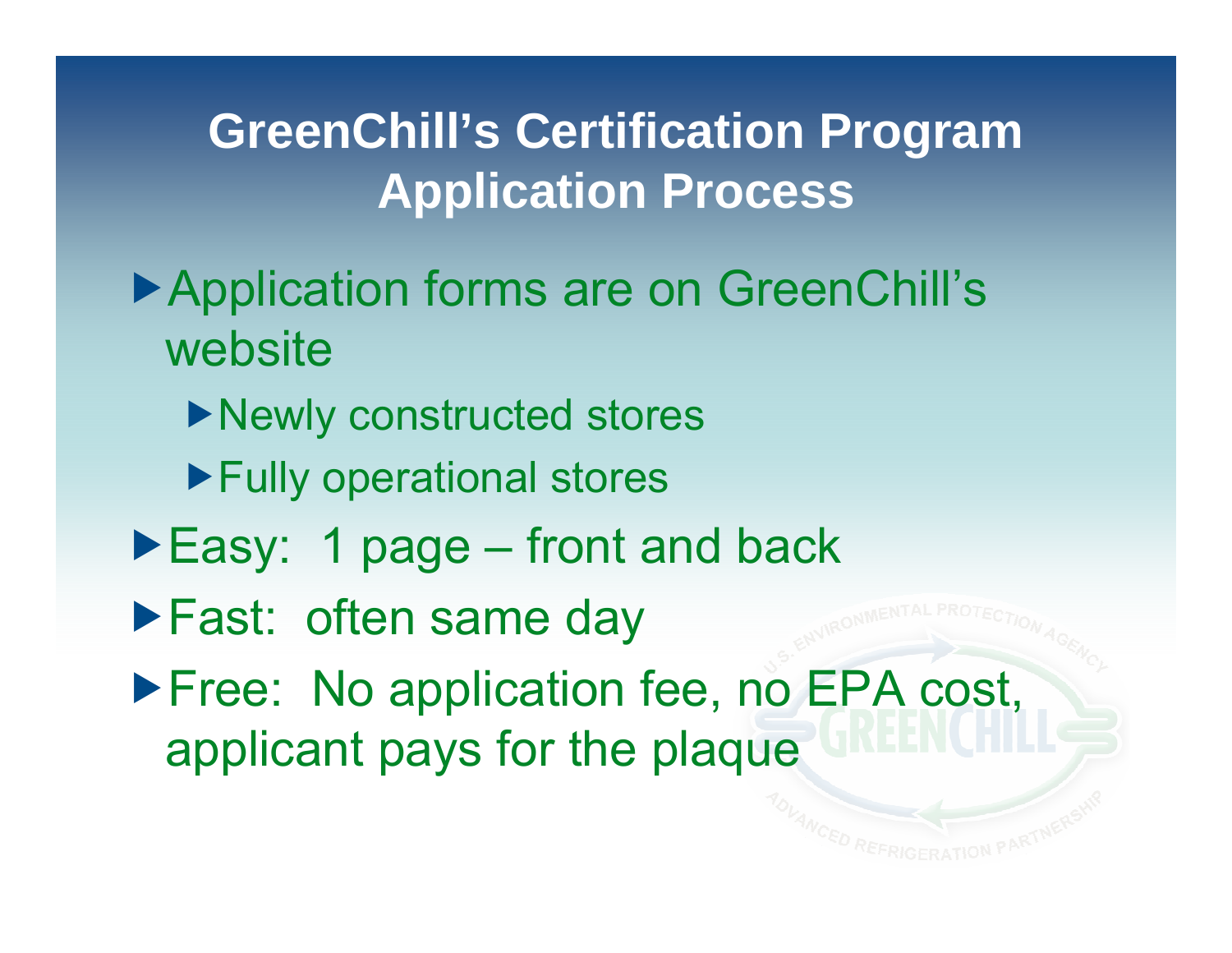#### **GreenChill's Certification Program Application Process**

▶ Can an EPA process be easy?

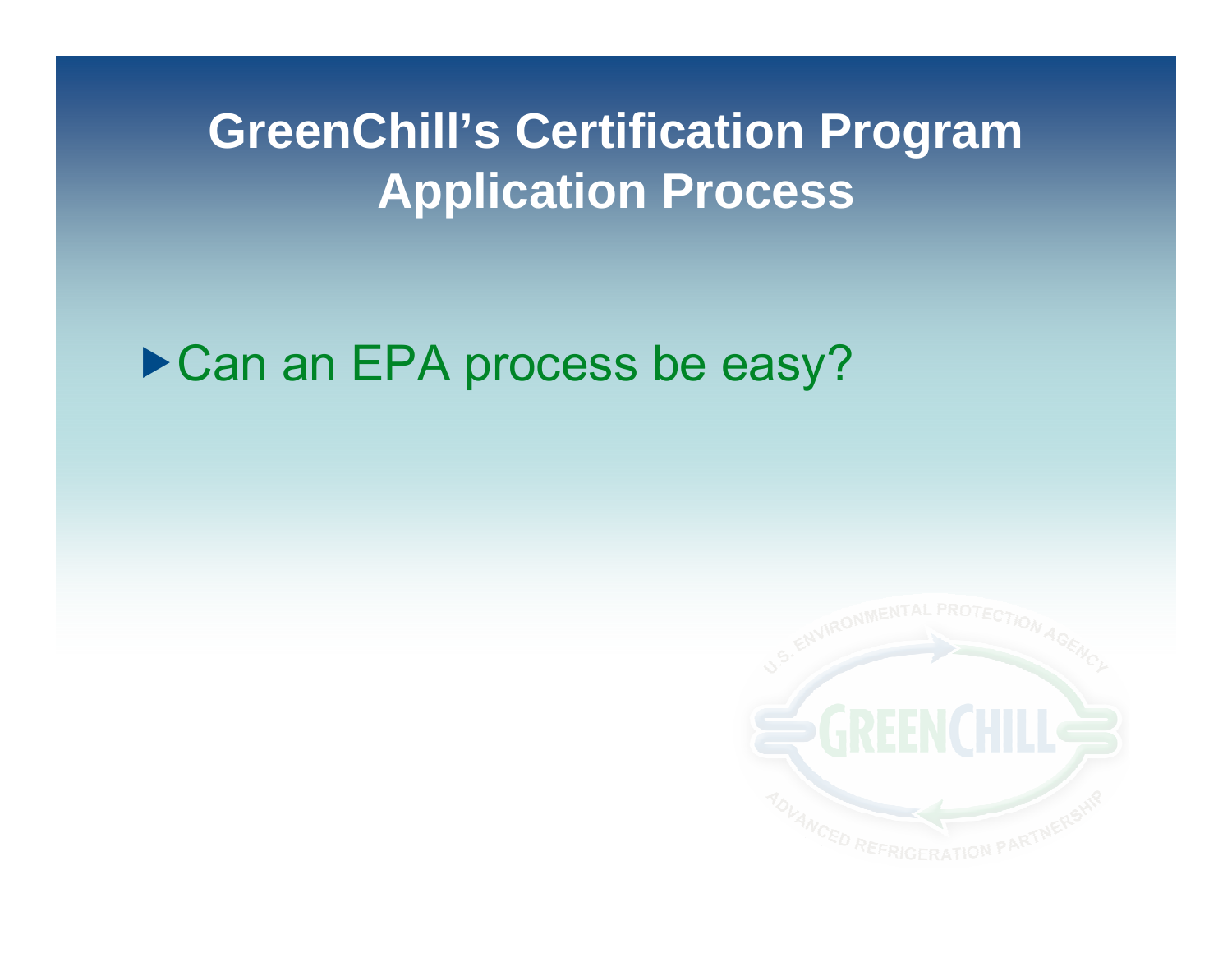## **GreenChill's Certification Program Award**



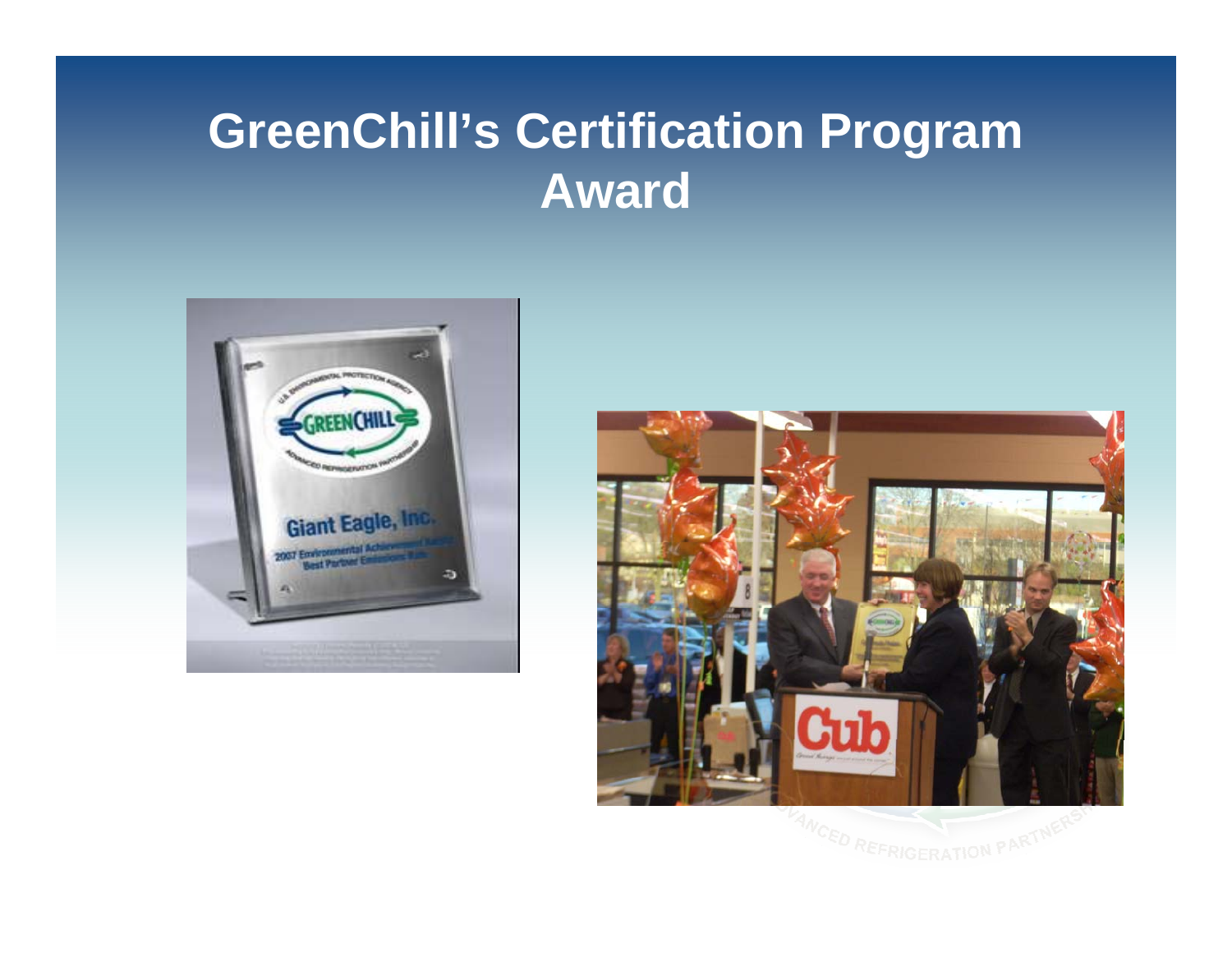

# **Company**

 **– Gold/Silver Level Certification –** 

**Certified by U.S. EPA's GreenChill Partnership** for using green refrigeration technology

**Certified through MM/DD/YY**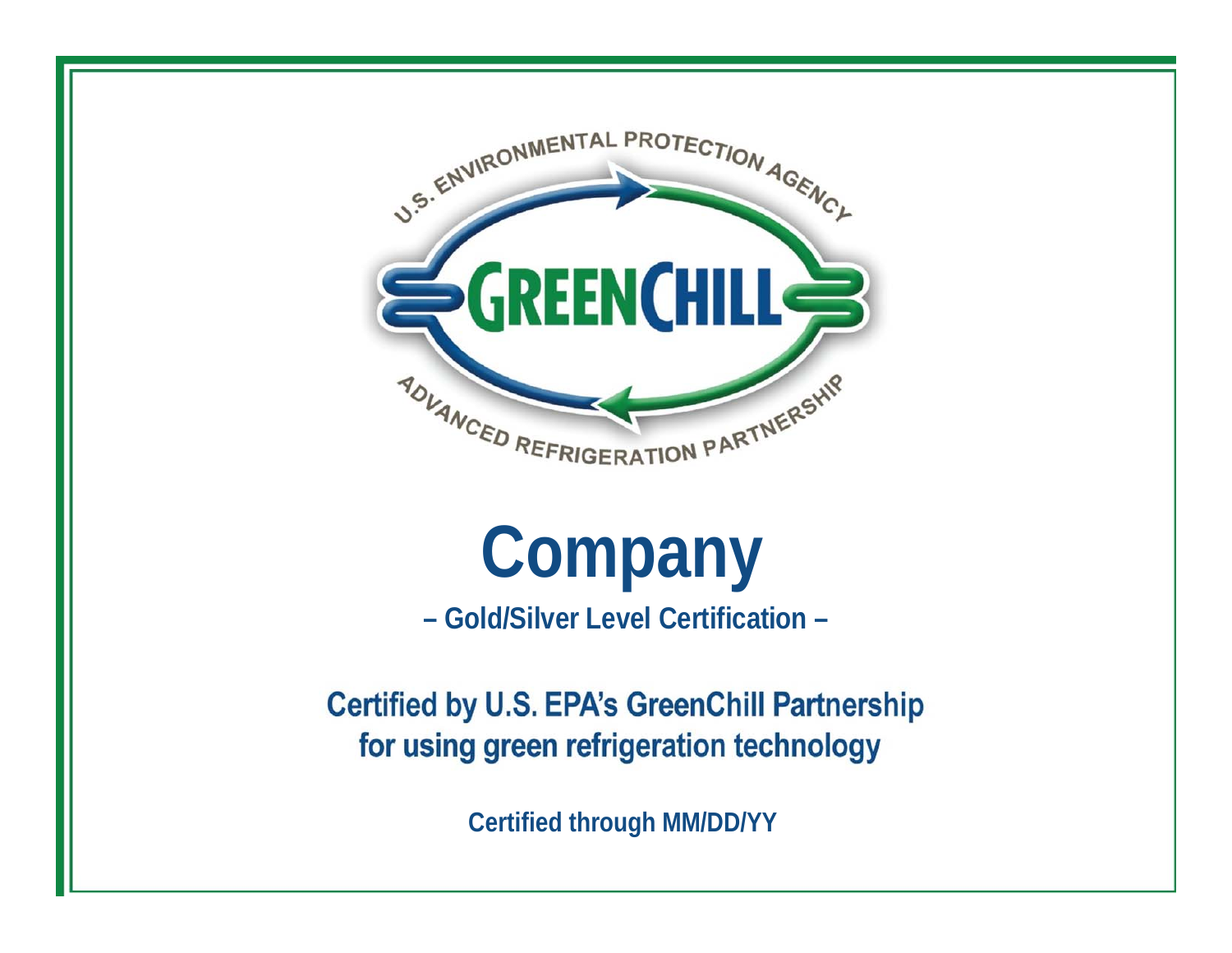#### **GreenChill's Certification Program Experience**

- ▶R-22 has ruined many applications from operational stores
- Charge size is key
- ▶ Emailed applications I have to be able to read the refrigeration schedule/legend
- ▶ You may have to explain "new and different" equipment to me
	- ▶ "Steering committee" is invaluable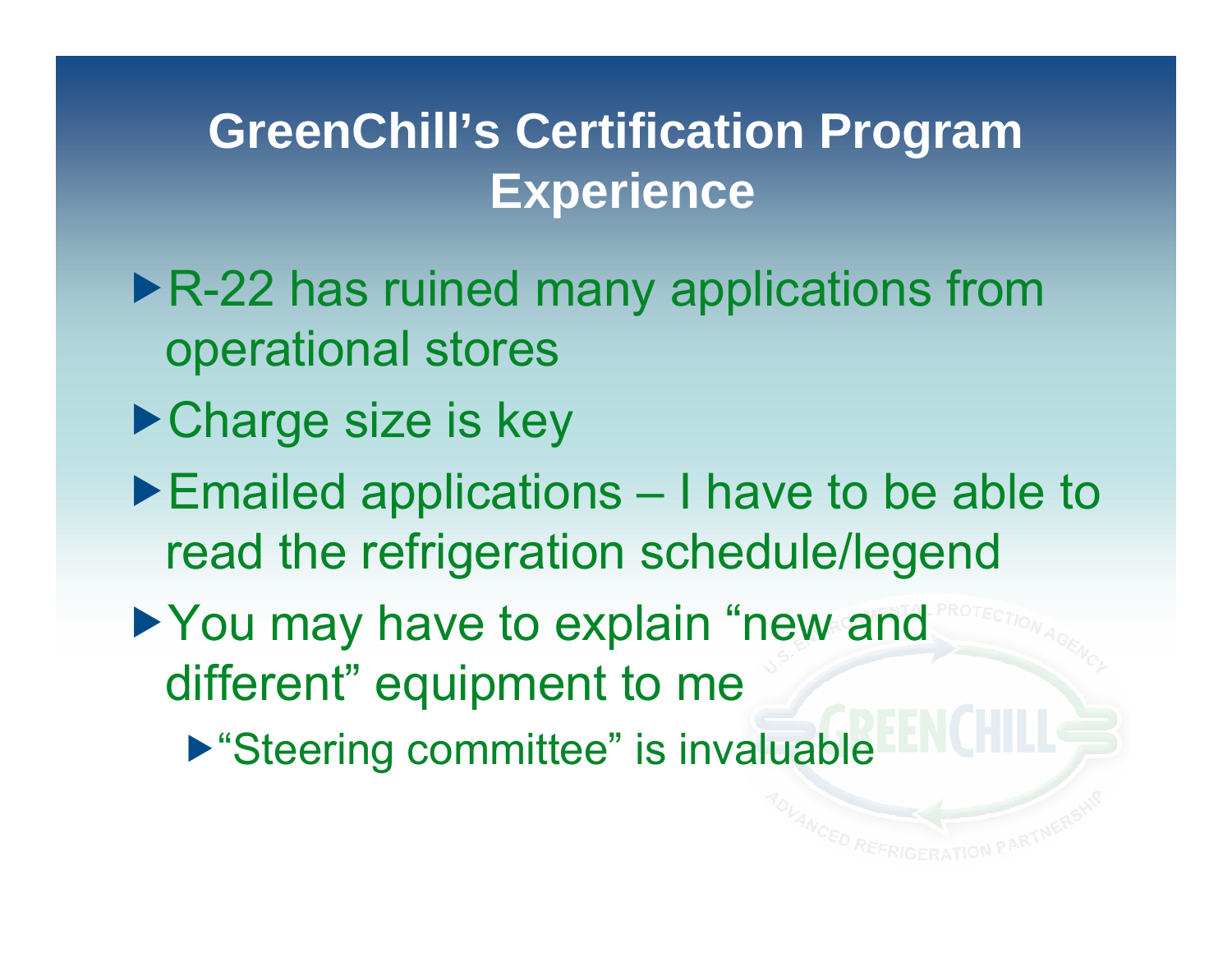#### **GreenChill's Certification Program Guidance**

▶ Step-by-step instructions on the forms ▶ Detailed guidance on the website ▶ Different equipment is counted in different criteria

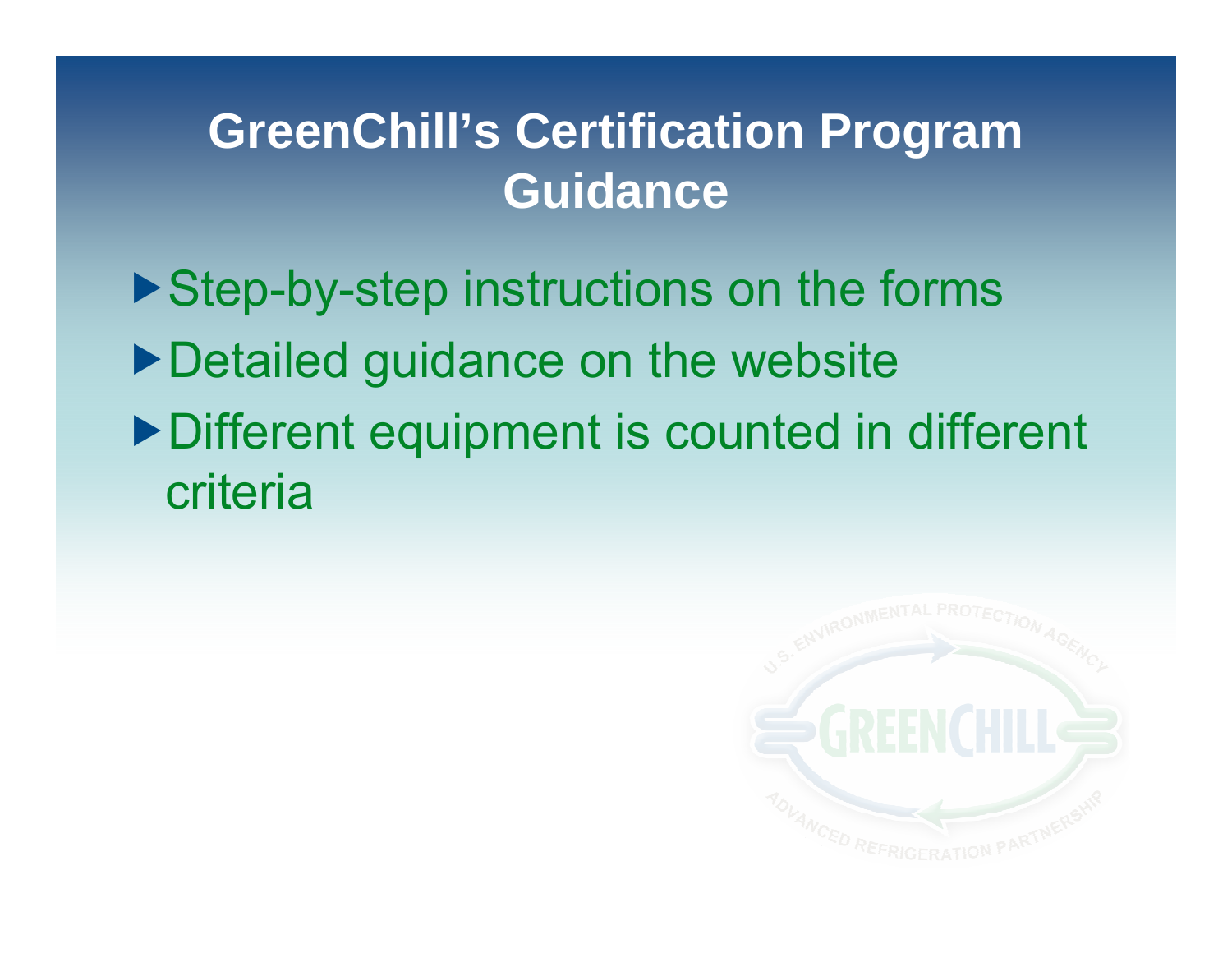#### **GreenChill's Certification Program Guidance**

| Included??                                                 | <b>BTU</b><br>Calc. | Refrigerant<br>leaked | Refrigerant<br><b>Stocked</b> | Non-ozone-<br>depleting<br>Refrigerant | Snap<br>approved<br>refrigerant |
|------------------------------------------------------------|---------------------|-----------------------|-------------------------------|----------------------------------------|---------------------------------|
| Self contained<br>Commercial<br>refrigeration<br>equipment | n <sub>0</sub>      | yes                   | yes                           | yes                                    | yes                             |
| Remote<br>commercial<br>refrigeration<br>equipment         | yes                 | yes                   | yes                           | yes                                    | yes                             |
| <b>HVAC</b><br>Equipment                                   | n <sub>0</sub>      | n <sub>0</sub>        | n <sub>0</sub>                | yes                                    | yes                             |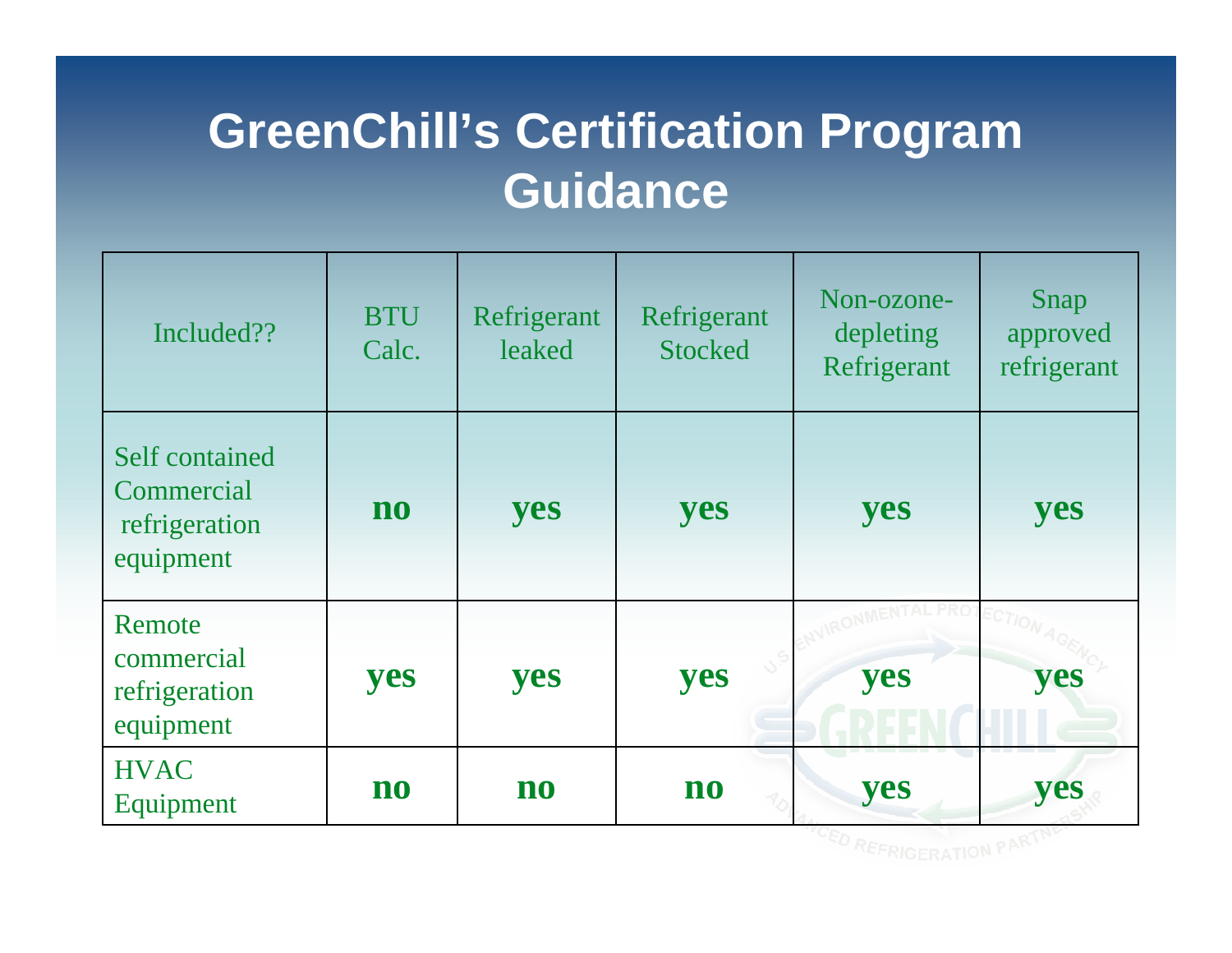## **Special Thanks!**

▶ Special thanks to the GreenChill partners who helped develop this program: ▶ Jon Perry – Farm Fresh / Supervalu ▶ Scott Martin – Hill Phoenix ▶ Steve Hagler – Hussmann ▶Buzz Schaeffer – Hussmann ▶ Travis Lumpkin – Kysor Warren ▶ Bruce Hierlmeier – Zero Zone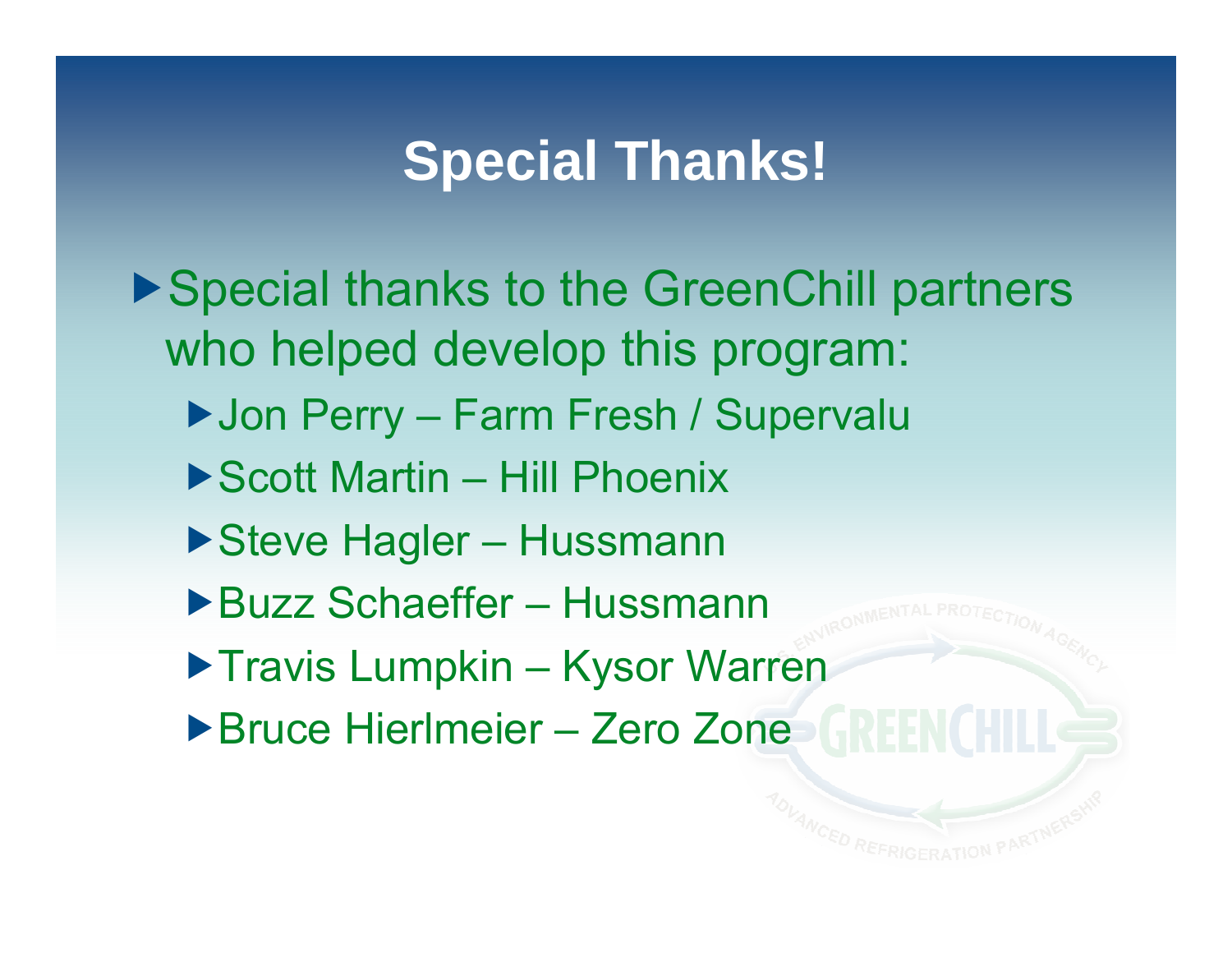# **Special Thanks!**

▶ Special thanks to the technical Steering Committee:

- Buzz Schaeffer Hussmann
- ▶ Travis Lumpkin Kysor Warren
- ▶ Scott Martin Hill Phoenix
- ▶ David Hinde Hill Phoenix
- ▶ Bruce Hierlmeier Zero Zone